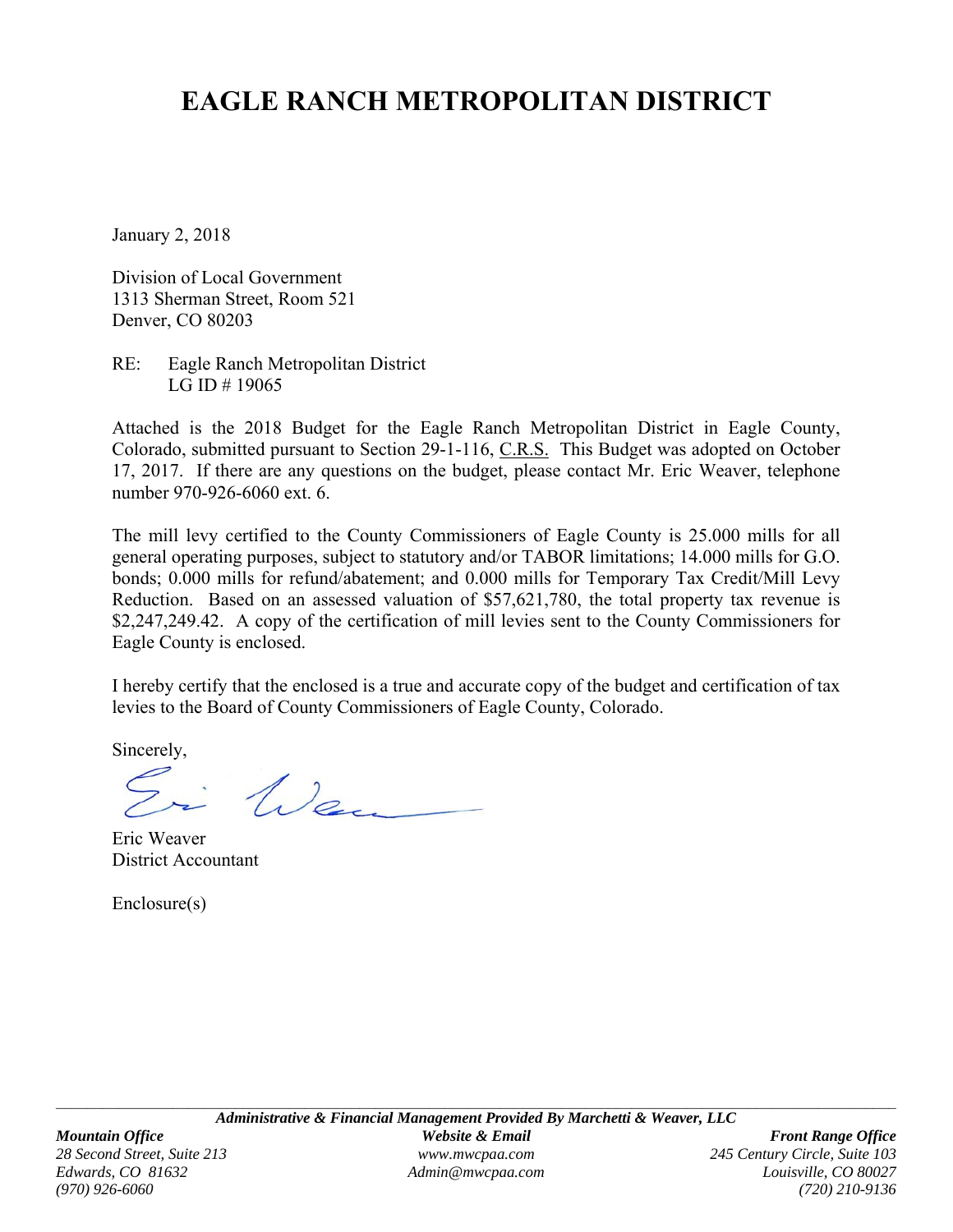#### **EAGLE RANCH METROPOLITAN DISTRICT**

#### **2018 BUDGET MESSAGE**

Eagle Ranch Metropolitan District is a quasi-municipal corporation organized and operated pursuant to provisions set forth in the Colorado Special District Act. The District was established to supply the necessary services of water, streets, parks & recreation, safety protection, sanitary sewer, and mosquito control.

The following budget is prepared on the modified accrual basis of accounting, which is consistent with the basis of accounting used in presenting the District's financial statements.

#### **2018 BUDGET STRATEGY**

The District's strategy in preparing the 2018 budget is to strive to provide the type of recreational facilities desired by the property owners and residents of the District in the most economic manner possible. The debt service fund is levying a mill levy of 14.000 mills to cover a portion of the debt service on Districts general obligation bonds. The General Fund mill levy of 25.000 mills covers the operating expenses of the District with the remaining available funds being transferred to the Debt Service Fund to cover the additional debt service costs and to the Golf Course Enterprise Fund to cover the operating losses. Remaining funds will be held in fund balance for spending in future years.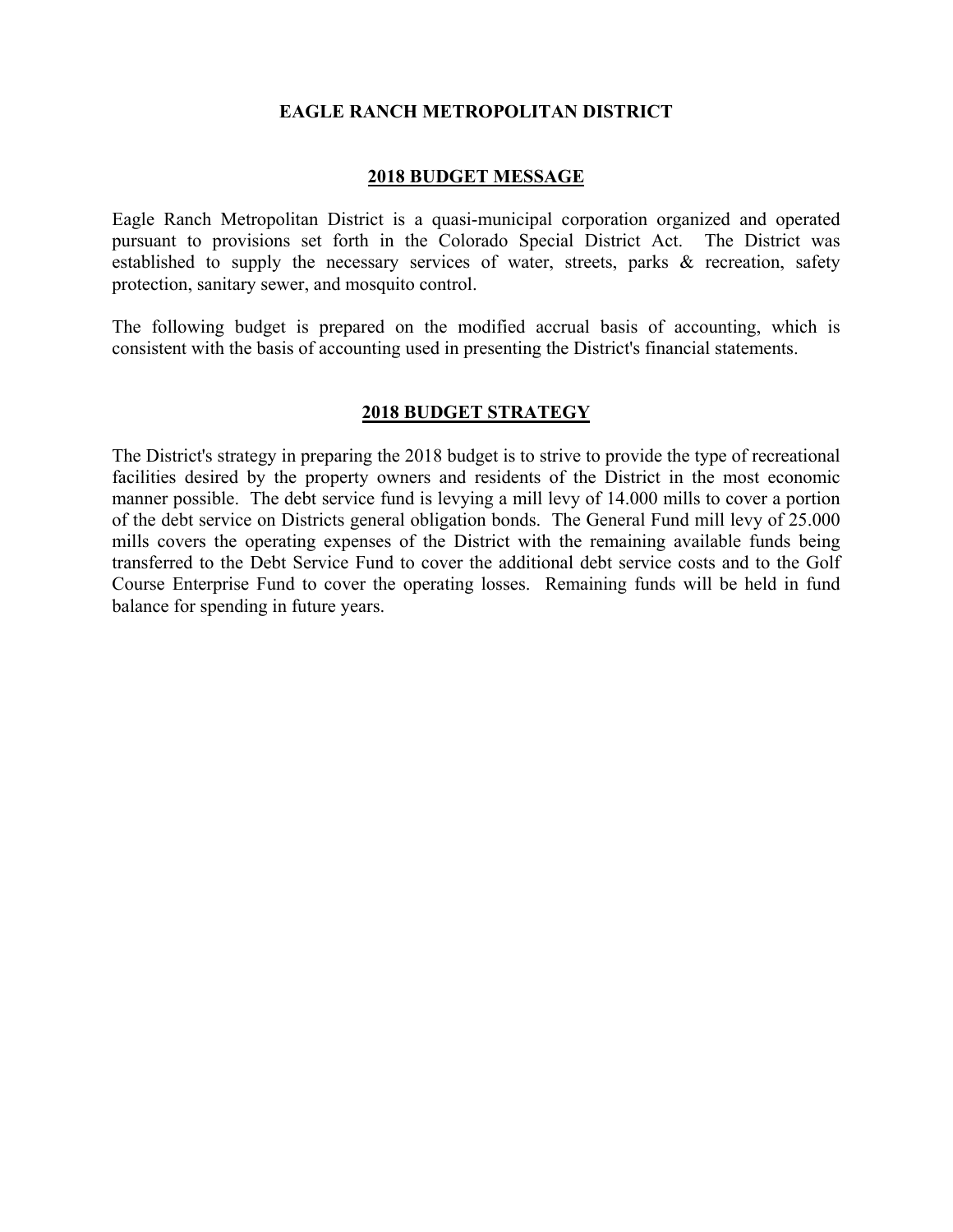#### **RESOLUTIONS OF EAGLE RANCH METROPOLITAN DISTRICT**

#### **TO ADOPT 2018 BUDGET**

A RESOLUTION SUMMARIZING EXPENDITURES AND REVENUES FOR EACH FUND AND ADOPTING A BUDGET FOR THE EAGLE RANCH METROPOLITAN DISTRICT, COLORADO, FOR THE CALENDAR YEAR BEGINNING ON THE FIRST DAY OF JANUARY 2018 AND ENDING ON THE LAST DAY OF DECEMBER 2018.

WHEREAS, the Board of Directors of the Eagle Ranch Metropolitan District has appointed a budget committee to prepare and submit a proposed 2018 budget at the proper time; and

WHEAREAS, such committee has submitted a proposed budget to this governing body at the proper time, for its consideration, and;

WHEREAS, upon due and proper notice, published or posted in accordance with the law, said proposed budget was open for inspection by the public at a designated place, and a public hearing was held on October 17, 2017, and interested taxpayers were given the opportunity to file or register any objections to said proposed budget; and;

WHEREAS, whatever increases may have been made in the expenditures, like increases were added to the revenues or planned to be expended from reserves/fund balances so that the budget remains in balance, as required by law.

NOW, THEREFORE, BE IT RESOLVED by the Board of directors of the Eagle Ranch Metropolitan District, Eagle County, Colorado:

- Section 1. That the budget as submitted, amended, and summarized by fund, hereby is approved and adopted as the budget of the Eagle Ranch Metropolitan District for the year stated above.
- Section 2. That the budget hereby approved and adopted shall be certified by any officer or the District Administrator of the District and made a part of the public records of the District.

#### (THE REMAINDER OF THIS PAGE INTENTIONALLY LEFT BLANK)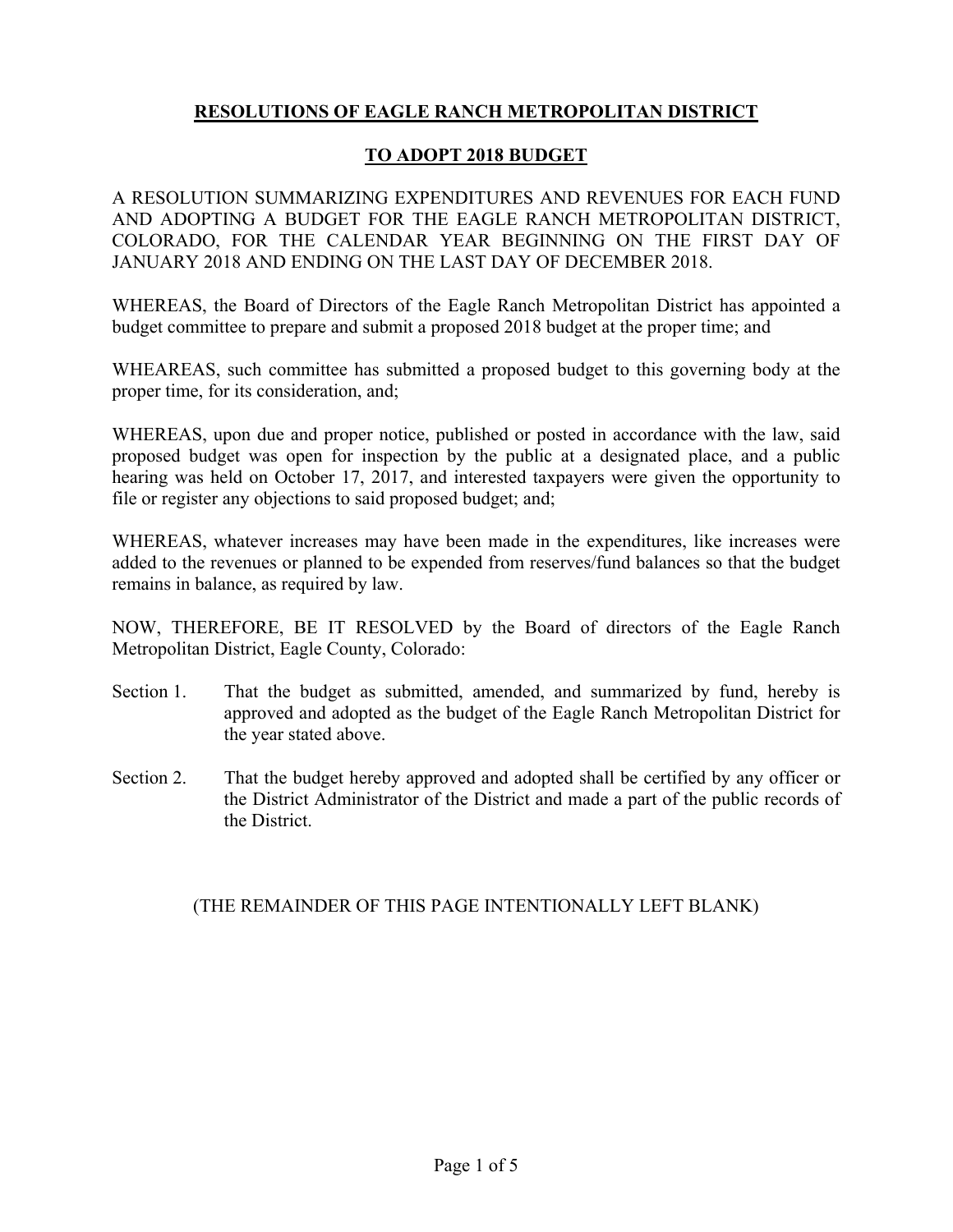#### **TO SET MILL LEVIES**

A RESOLUTION LEVYING PROPERTY TAXES FOR THE YEAR 2017, TO HELP DEFRAY THE COSTS OF GOVERNMENT FOR THE EAGLE RANCH METROPOLITAN DISTRICT, EAGLE COUNTY, COLORADO, FOR THE 2018 BUDGET YEAR.

WHEREAS, the Board of Directors of the Eagle Ranch Metropolitan District, has adopted the annual budget in accordance with the Local Government Budget Law, on October 17, 2017 and;

WHEREAS, the amount of money necessary to balance the budget for general operating expenses and capital expenditure purposes from property tax revenue is \$1,440,544.50 and;

WHEREAS, the Eagle Ranch Metropolitan District finds that it is required to temporarily lower the general operating mill levy to render a refund for \$0.00, and;

WHEREAS, the amount of money necessary to balance the budget for capital expenditure purposes from property tax revenue approved by voters or at public hearing is \$0.00, and;

WHEREAS, the amount of money necessary to balance the budget for voter approved bonds and interest is \$806,704.92, and;

WHEREAS, the 2017 valuation for assessment for the Eagle Ranch Metropolitan District, as certified by the County Assessor is \$57,621,780.

NOW, THEREFORE, BE IT RESOLVED by the Board of Directors of the EAGLE RANCH METROPOLITAN DISTRICT, EAGLE COUNTY, COLORADO:

- Section 1. That for the purposes of meeting all general operating expenses of the Eagle Ranch Metropolitan District during the 2018 budget year, there is hereby levied a tax of 25.000 mills upon each dollar of the total valuation for assessment of all taxable property within the District for the year 2017.
- Section 2. That for the purposes of rendering a refund to its constituents during budget year 2018 there is hereby levied a temporary tax credit/mill levy reduction of 0.00 mills.
- Section 3. That for the purpose of meeting all capital expenditures of the Eagle Ranch Metropolitan District during the 2018 budget year, there is hereby levied a tax of 0.00 mills upon each dollar of the total valuation for assessment of all taxable property within the District for the year 2017.

(THE REMAINDER OF THIS PAGE INTENTIONALLY LEFT BLANK)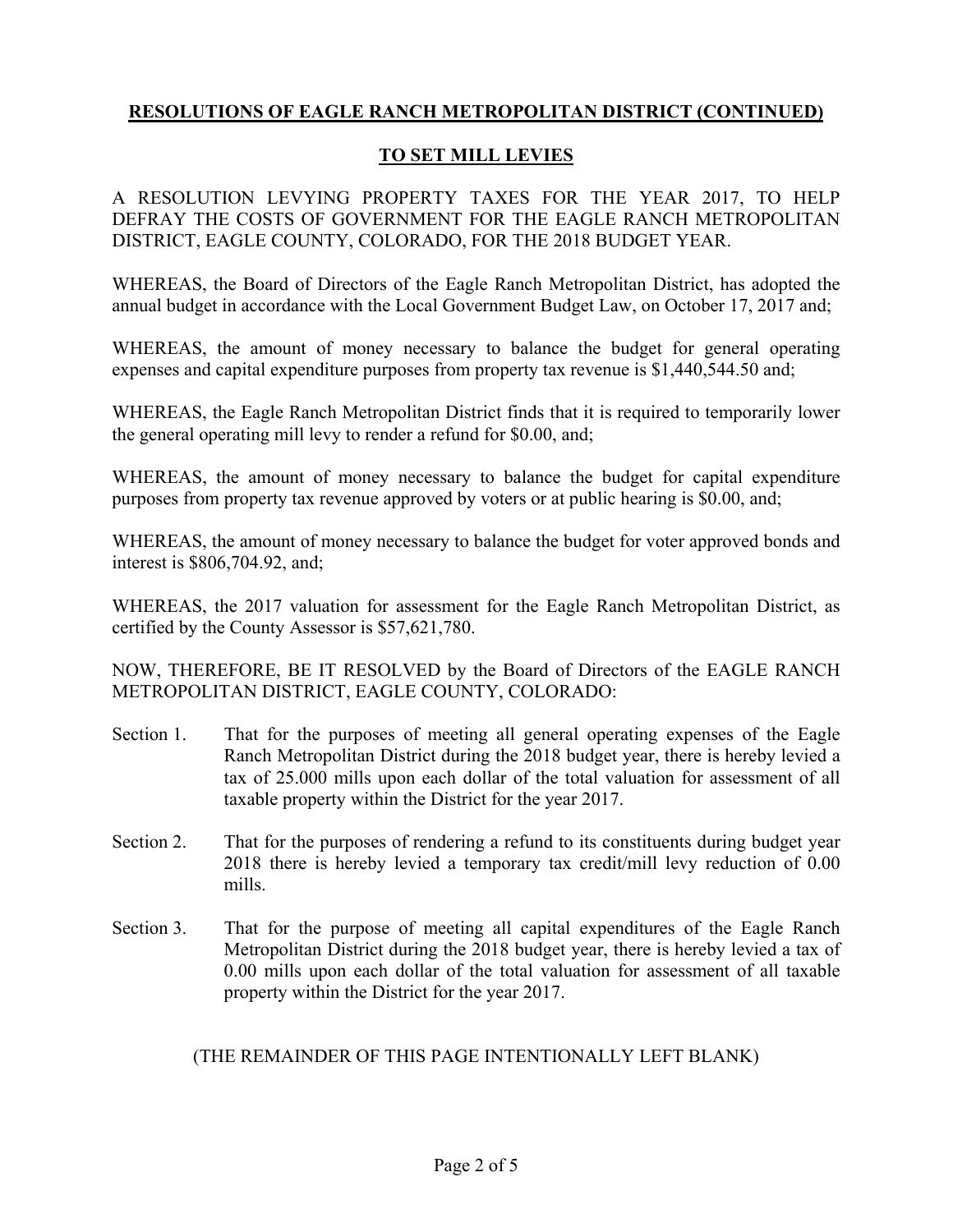#### **TO SET MILL LEVIES (CONTINUED)**

- Section 4. That for the purpose of meeting all payments for bonds and interest of the Eagle Ranch Metropolitan District during the 2018 budget year, there is hereby levied a tax of 14.000 mills upon each dollar of the total valuation for assessment of all taxable property within the District for the year 2017.
- Section 5. That any officer or the District Administrator is hereby authorized and directed to either immediately certify to the County Commissioners of Eagle County, Colorado, the mill levies for the Eagle Ranch Metropolitan District as hereinabove determined and set, or be authorized and directed to certify to the County Commissioners of Eagle County, Colorado, the mill levies for the Eagle Ranch Metropolitan District as hereinabove determined and set based upon the final (December) certification of valuation from the county assessor.

#### (THE REMAINDER OF THIS PAGE INTENTIONALLY LEFT BLANK)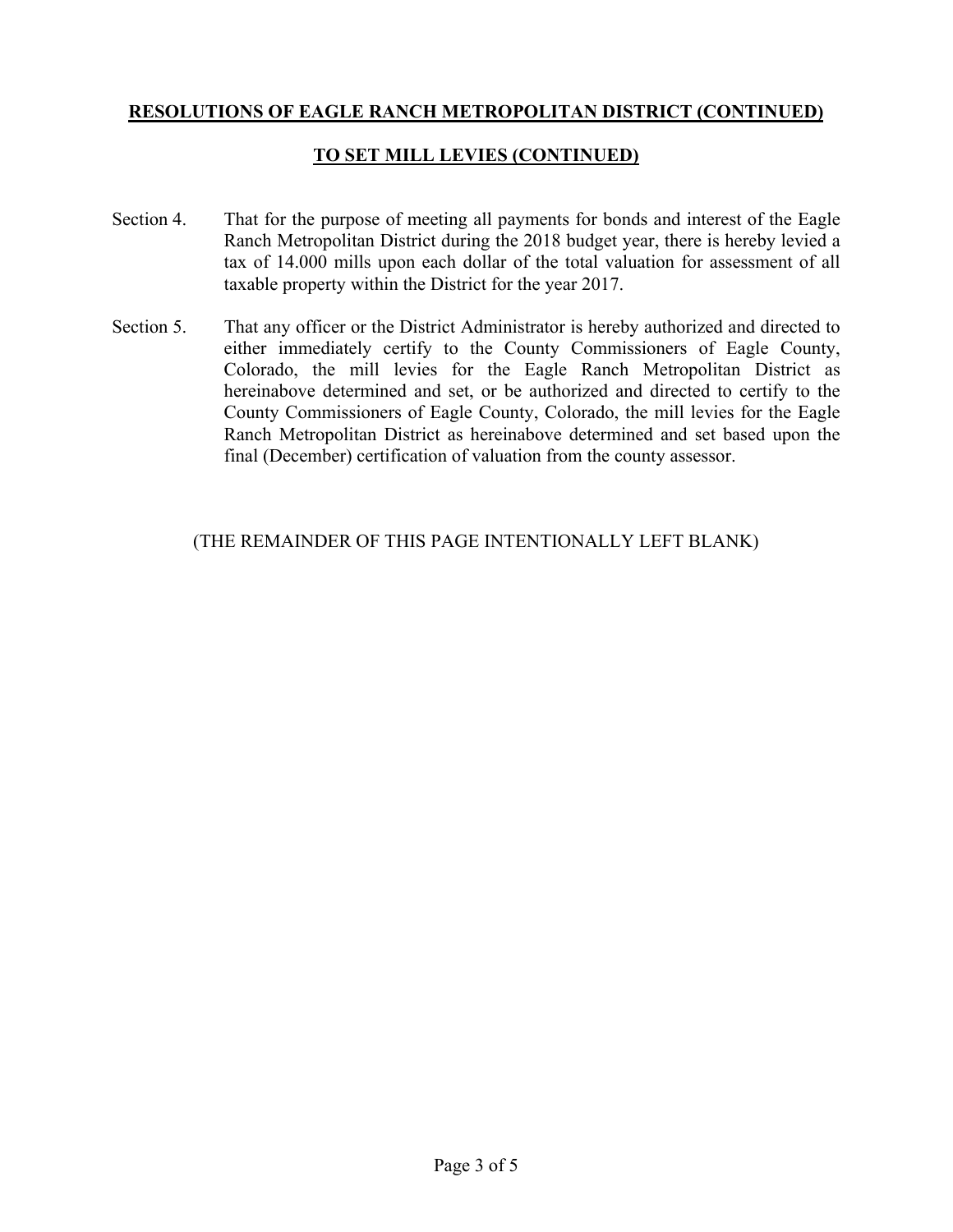#### **TO APPROPRIATE SUMS OF MONEY**

(PURSUANT TO SECTION 29-1-108, C.R.S.)

A RESOLUTION APPROPRIATING SUMS OF MONEY TO THE VARIOUS FUNDS AND SPENDING AGENCIES, IN THE AMOUNT AND FOR THE PURPOSE AS SET FORTH BELOW, FOR THE EAGLE RANCH METROPOLITAN DISTRICT, EAGLE COUNTY, COLORADO, FOR THE 2018 BUDGET YEAR.

WHEREAS, the Board of Directors has adopted the annual budget in accordance with the Local Government Budget Law, on October 17, 2017 and;

WHEREAS, the Board of Directors has made provision therein for revenues in an amount equal or greater to the total proposed expenditures as set forth in said budget, and;

WHEREAS, it is not only required by law, but also necessary to appropriate the revenues and reserves or fund balances provided in the budget to and for the purposes described below, thereby establishing a limitation on expenditures for the operations of the District.

NOW, THEREFORE, BE IT RESOLVED BY THE BOARD OF DIRECTORS OF THE EAGLE RANCH METROPOLITAN DISTRICT, EAGLE COUNTY, COLORADO:

Section 1. That the following sums are hereby appropriated from the revenues of each fund, to each fund, for the purposes stated:

| <b>GENERAL FUND:</b><br><b>Current Operating Expenditures</b><br><b>Fund Transfers</b> | \$<br>127,141<br>1,097,000 |
|----------------------------------------------------------------------------------------|----------------------------|
| <b>TOTAL GENERAL FUND</b>                                                              | \$1,224,141                |
| <b>DEBT SERVICE FUND:</b>                                                              |                            |
| <b>Current Debt Service Expenditures</b>                                               | \$1,445,530                |
| <b>WATER SPECIAL REVENUE FUND:</b>                                                     |                            |
| <b>Current Water Special Revenue</b>                                                   |                            |
| <b>Fund Expenditures</b>                                                               | \$<br>100,000              |
| <b>GOLF COURSE ENTERPRISE FUND:</b>                                                    |                            |
| <b>Current Operating Expenditures</b>                                                  | \$1,416,592                |
| <b>Current Cost of Goods Sold Expenditures</b>                                         | 154,186                    |
| <b>Current Capital Expenditures</b>                                                    | 195,741                    |
| TOTAL G. C. ENTERPRISE FUND                                                            | 1,766,519                  |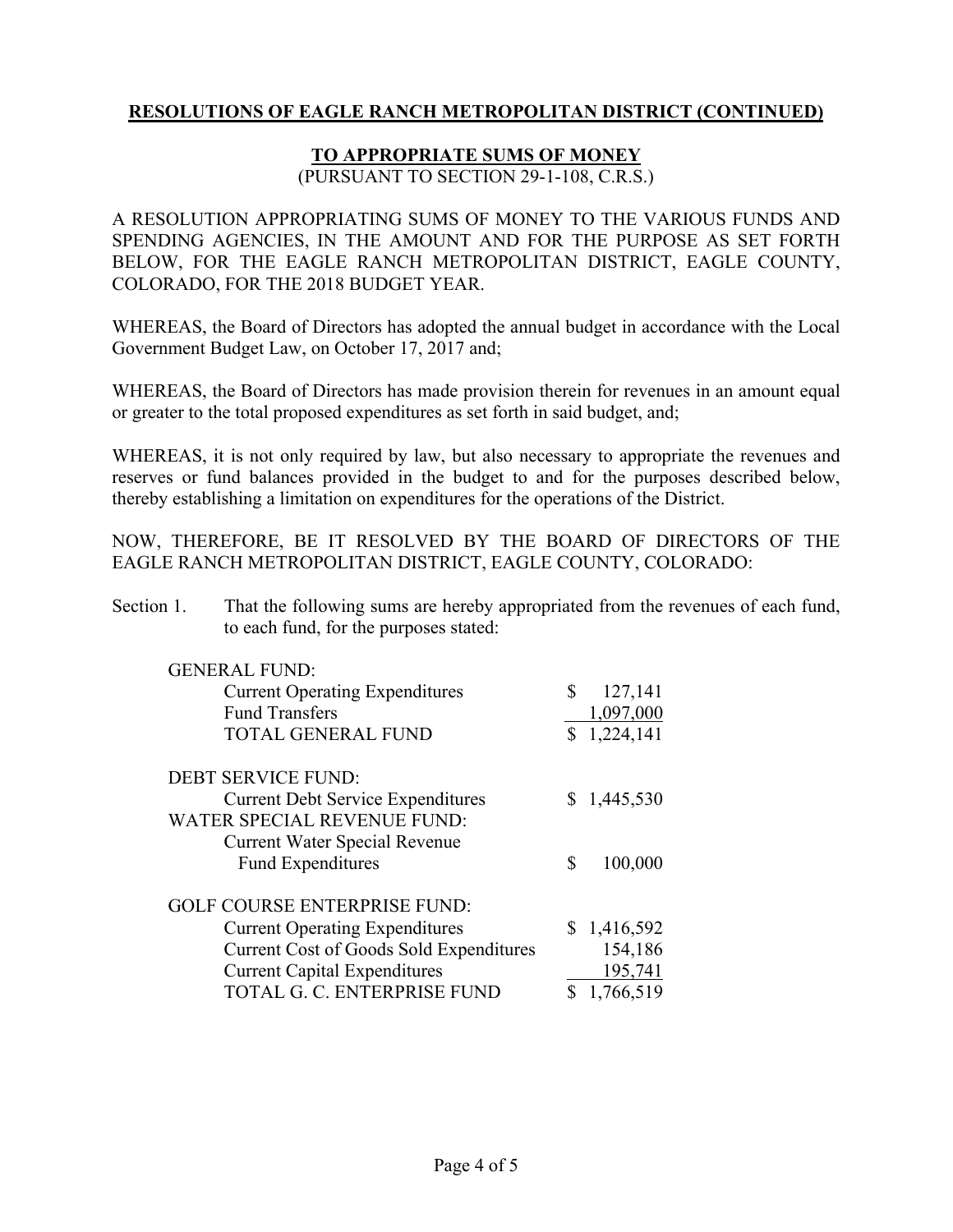#### TO ADOPT 2018 BUDGET, SET MILL LEVIES AND **APPROPRIATE SUMS OF MONEY** (CONTINUED)

The above resolutions to adopt the 2018 budget, set the mill levies and to appropriate sums of money were adopted this 17<sup>th</sup> day of October, 2017.

Attest: KenKa Rose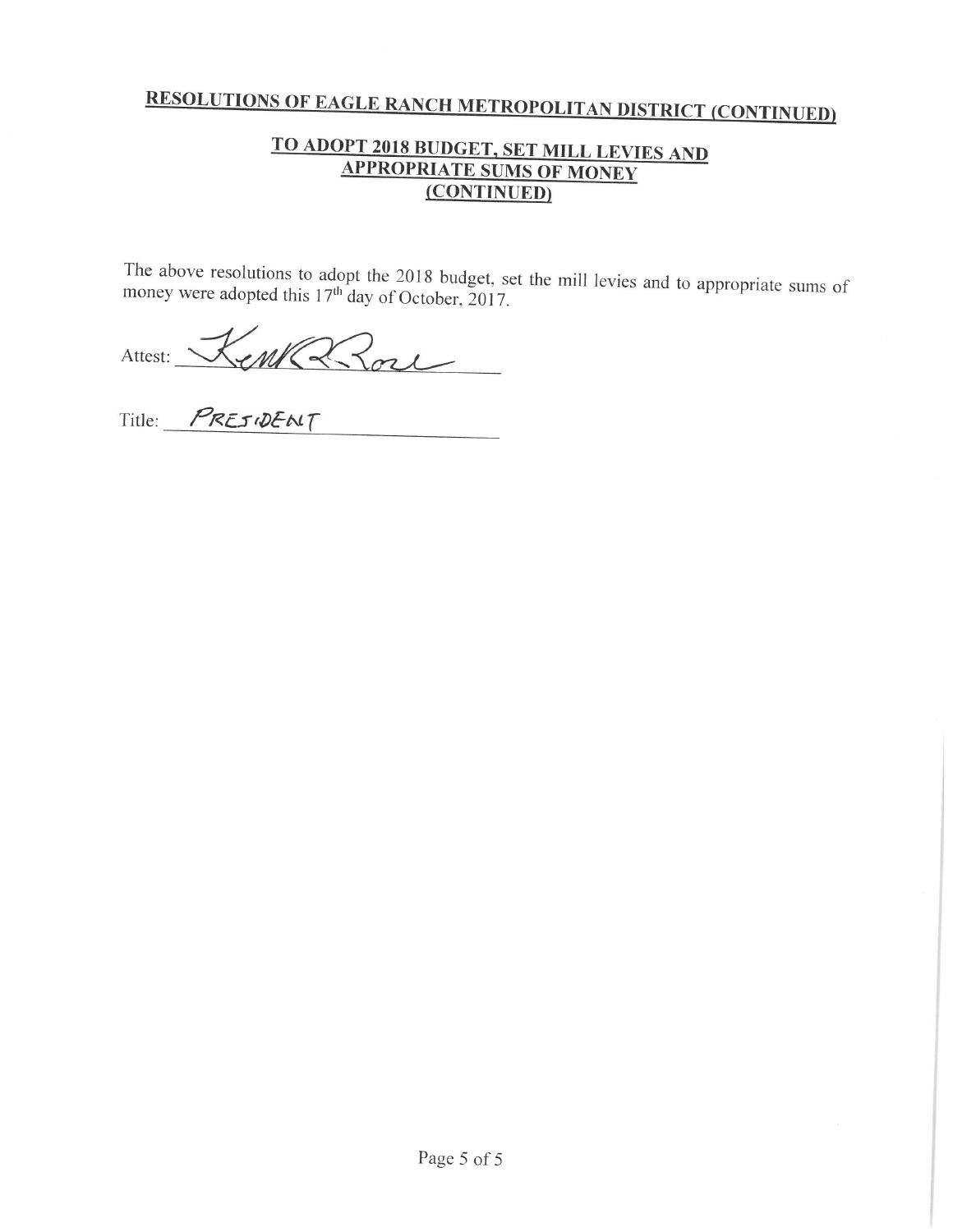| <b>EAGLE RANCH METROPOLITAN DISTRICT</b><br><b>STATEMENT OF NET POSITION</b><br>Nine Months Ended Sept 30, 2017                                     | General<br>Fund                | <b>Debt</b><br><b>Service</b><br>Fund | Water<br><b>Spec Rev</b><br>Fund | Golf<br><b>Enterprise</b><br>Fund | Long-Term<br><b>Debt</b>            | Total                                    |
|-----------------------------------------------------------------------------------------------------------------------------------------------------|--------------------------------|---------------------------------------|----------------------------------|-----------------------------------|-------------------------------------|------------------------------------------|
| Assets:<br>Cash-Checking<br>Cash-Colotrust 1.15%<br>Cash - CoBiz CD - 09/18 0.45%                                                                   | 19,984<br>2,197,562<br>244.186 |                                       | 3,011                            | 67,228                            |                                     | 90,223<br>2,197,562<br>244.186           |
| Cash- UMB Brokered CD's 1.1% - 2.35%<br>Pooled Cash                                                                                                 | 790,784<br>(609, 422)          | 609,405                               | 17                               |                                   |                                     | 790,784<br>$\Omega$                      |
| <b>Total Cash</b>                                                                                                                                   | 2.643.095                      | 609.405                               | 3.028                            | 67.228                            |                                     | 3,322,756                                |
| <b>Accounts Receivable</b><br>Inventories<br>Property Tax Receivable<br>Due from County Treasurer<br>Due From Town of Eagle<br>Due From EC SD REJ50 | 9,854                          | 5,863                                 |                                  | 61,784                            |                                     | 61.784<br>15,717                         |
| Prepaid Expenses & Deposits                                                                                                                         |                                |                                       |                                  | 7,738                             |                                     | 7,738                                    |
| <b>Total Other Current Assets</b>                                                                                                                   | 9,854                          | 5,863                                 | $\mathbf{r}$                     | 69,522                            | $\mathbf{r}$                        | 85,239                                   |
| Golf Course, Buildings & Equipment                                                                                                                  |                                |                                       |                                  | 9,440,791                         |                                     | 9,440,791                                |
| <b>Total Non-Current Assets</b>                                                                                                                     | $\overline{a}$                 | $\frac{1}{2}$                         | $\blacksquare$                   | 9.440.791                         | $\blacksquare$                      | 9,440,791                                |
| <b>Total Assets</b>                                                                                                                                 | 2,652,949                      | 615,267                               | 3,028                            | 9,577,541                         | $\overline{a}$                      | 12,848,785                               |
| <b>Liabilities &amp; Deferred Inflows:</b><br><b>Accounts Payable</b><br>Other Current Liabilities & Deferred Inflows                               | 11,681                         |                                       | 3,000                            | 19,422<br>19,330                  |                                     | 34,103<br>19,330                         |
| Deferred Property Tax                                                                                                                               | 9,854                          | 5,863                                 |                                  |                                   |                                     | 15,717                                   |
| <b>Total Current Liabilities &amp; Def Inflows</b>                                                                                                  | 21,536                         | 5,863                                 | 3,000                            | 38,752                            | $\blacksquare$                      | 69,150                                   |
| Series 2007 Bonds Payable<br>Series 2011 Bonds Payable<br>Series 2013 Bonds Payable<br>Series 2017 Bonds Payable                                    |                                |                                       |                                  |                                   | 4,745,000<br>3,890,000<br>5,690,000 | 4,745,000<br>3,890,000<br>5,690,000      |
| <b>Accrued Interest Payable</b><br>Bond Issue Premium, Net of Amortization<br><b>Accrued Compensated Absences</b>                                   |                                |                                       |                                  | 11,663                            | 49.641<br>81,502                    | 49.641<br>81,502<br>11,663               |
| <b>Total Non-Current Liabilities</b>                                                                                                                | $\blacksquare$                 | $\sim$                                | $\blacksquare$                   | 11,663                            | 14,456,143                          | 14,467,806                               |
| <b>Total Liabilities &amp; Deferred Inflows</b>                                                                                                     | 21,536                         | 5,863                                 | 3,000                            | 50,415                            | 14,456,143                          | 14,536,956                               |
| <b>Net Position:</b>                                                                                                                                |                                |                                       |                                  |                                   |                                     |                                          |
| Assigned & Unassigned<br>Invested in Capital Assets,<br>Net of Related Debt                                                                         | 2,631,413                      | 609,405                               | 28                               | 97,998<br>9,440,791<br>(11,663)   | (14, 456, 143)                      | 3,338,844<br>9,440,791<br>(14, 467, 806) |
| <b>Total Net Position</b>                                                                                                                           | 2,631,413                      | 609,405                               | 28                               | 9,527,126                         | (14, 456, 143)                      | (1,688,171)                              |
| Total Liabilities, Deferred Inflows, & Net Positi                                                                                                   | 2,652,949                      | 615,267                               | 3,028                            | 9,577,541                         |                                     | 12,848,785                               |
|                                                                                                                                                     | $\equiv$<br>$\equiv$           | Ξ<br>$\equiv$                         | $=$<br>$=$                       | $=$<br>$\equiv$                   | $\equiv$<br>$=$<br>Page 1           | $\equiv$<br>$=$                          |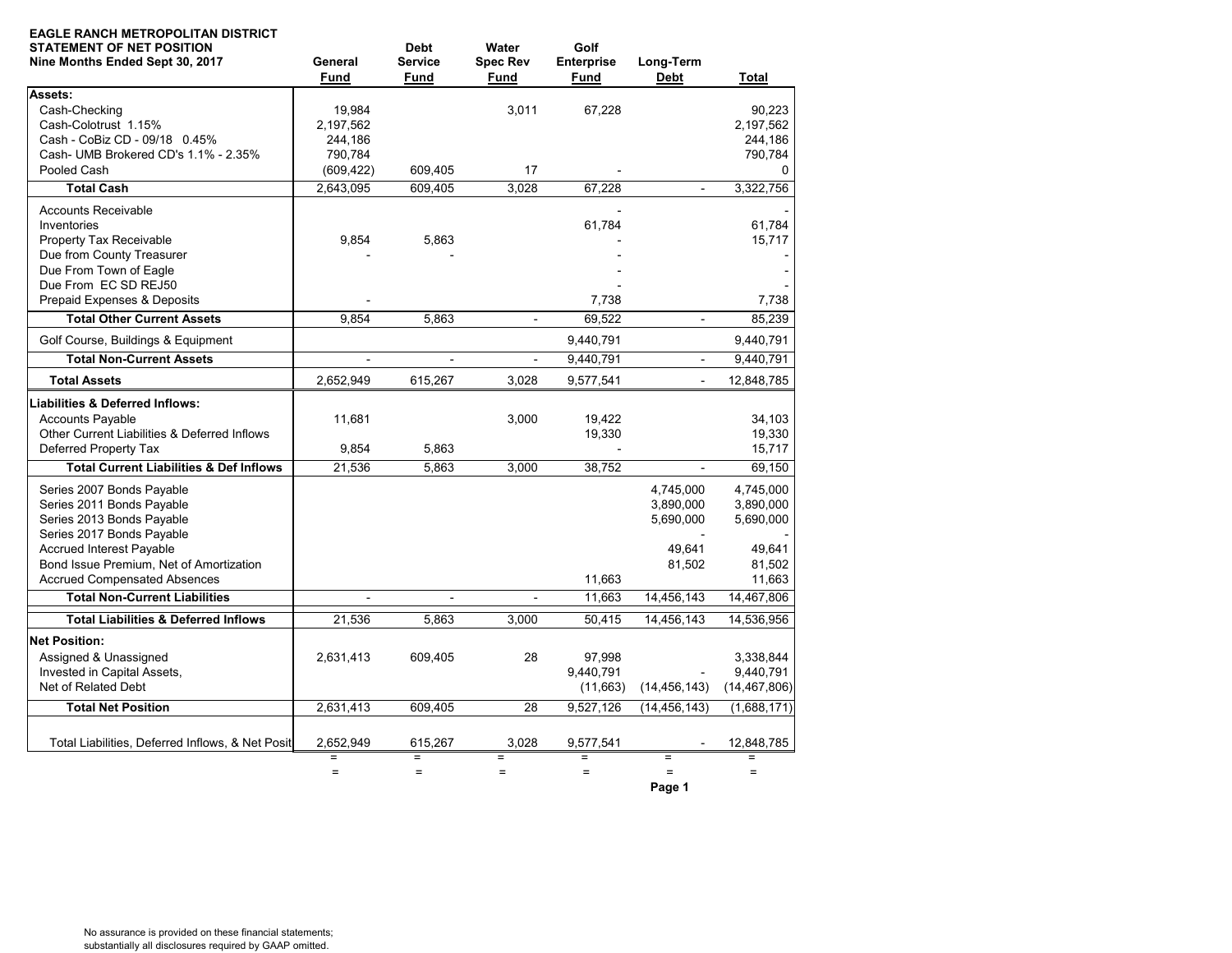#### **EAGLE RANCH METROPOLITAN DISTRICTSCHEDULE OF REVENUE, EXPENDITURES AND CHANGES IN FUND BALANCE Printed: 1/1/2018 COMBINED FUNDS- EXCLUDING WATER FUND Modified Accrual Basis**

**Nine Months Ended Sept 30, 2017**

|                                                                                                       | 2016                            | 2017                     | Variance               |                         | <b>YTD Thru</b>     | <b>YTD Thru</b>           | Variance               | 2018                            |                                                        |
|-------------------------------------------------------------------------------------------------------|---------------------------------|--------------------------|------------------------|-------------------------|---------------------|---------------------------|------------------------|---------------------------------|--------------------------------------------------------|
|                                                                                                       | <b>Audited</b><br><b>Actual</b> | Adopted<br><b>Budget</b> | Favorable<br>(Unfavor) | 2017<br><b>Forecast</b> | 9/30/2017<br>Actual | 09/30/17<br><b>Budget</b> | Favorable<br>(Unfavor) | <b>Adopted</b><br><b>Budget</b> | 2018 Budget Comments                                   |
| <b>Revenues:</b>                                                                                      |                                 |                          |                        |                         |                     |                           |                        |                                 |                                                        |
| <b>Assessed Value</b>                                                                                 | 54,296,870                      | 54,384,820               |                        | 54,384,820              |                     |                           |                        |                                 | 57,621,780 Nov'17 Final valuation                      |
| Mill Levy Rate                                                                                        | 40.000                          | 40.000                   |                        | 40.000                  |                     |                           |                        |                                 | 39.000 Projected long-term need                        |
| <b>Property Tax Revenues</b>                                                                          | 2,156,511                       | 2,175,393                |                        | 2,175,393               | 2,159,626           | 2,153,639                 | 5,987                  | 2,247,249                       | AV times mill levy                                     |
| Specific Ownership Tax                                                                                | 102,861                         | 76,139                   | 27,192                 | 103,331                 | 74,115              | 50,759                    | 23,356                 | 101,126                         | 4.5% of property taxes                                 |
| Interest & Other Income                                                                               | 25,568                          | 19,171                   | 7,229                  | 26,400                  | 23,206              | 6,664                     | 16,542                 | 26,400                          | Based on 2017                                          |
| Bond Proceeds & Premium<br><b>Developer Contribution</b>                                              |                                 |                          | 4,290,000              | 4,290,000               |                     |                           |                        |                                 | Next possible refunding is in 2021                     |
| <b>Total Revenues:</b>                                                                                | 2,284,940                       | 2,270,703                | 4,324,421              | 6,595,124               | 2,256,947           | 2,211,062                 | 45,885                 | 2,374,776                       |                                                        |
| <b>Expenditures:</b><br><b>General &amp; Debt Service Fund Overhead</b><br>Operating & Administrative | 41,862                          | 56,025                   | 3,201                  | 52,824                  | 32,036              | 44,569                    | 12,533                 |                                 | 59,775   See Detail                                    |
| <b>Treasurers Fees</b>                                                                                | 64,878                          | 65,262                   |                        | 65,262                  | 64,890              | 64,609                    | (281)                  | 67,417                          | 3% of taxes                                            |
| <b>Operating Contingency</b>                                                                          |                                 | 30,000                   | 30,000                 |                         |                     | 18,750                    | 18,750                 | 30,000                          | Unforeseen needs                                       |
| <b>Total General &amp; Debt Svc Overhead</b>                                                          | 106,740                         | 151,287                  | 33,201                 | 118,086                 | 96,926              | 127,928                   | 31,002                 | 157,192                         |                                                        |
| <b>Bond Debt Service</b>                                                                              |                                 |                          |                        |                         |                     |                           |                        |                                 |                                                        |
| Principal                                                                                             | 830,000                         | 870,000                  | (4,230,000)            | 5,100,000               |                     |                           |                        | 935,000                         | Per Amortization Schedule                              |
| Interest                                                                                              | 631,826                         | 595,698                  |                        | 595,698                 | 297,849             | 297,849                   | (0)                    | 480,479                         | Per Amortization Schedule                              |
| Refunding & Defeasance Costs                                                                          |                                 |                          | (65, 657)              | 65,657                  | 8,434               |                           | (8, 434)               |                                 | Next possible refunding is in 2021                     |
| <b>Total Bond Debt Service</b>                                                                        | 1,461,826                       | 1,465,698                | (4, 295, 657)          | 5,761,355               | 306,283             | 297,849                   | (8, 434)               | 1,415,479                       |                                                        |
| <b>Total Expenditures:</b>                                                                            | 1,568,566                       | 1,616,985                | (4, 262, 456)          | 5,879,441               | 403,209             | 425,777                   | 22,568                 | 1,572,672                       |                                                        |
| <b>Net Before Golf Course</b>                                                                         | 716,374                         | 653,718                  | 61,965                 | 715,683                 | 1,853,739           | 1,785,285                 | 68,453                 | 802,104                         |                                                        |
| <b>Golf Course Revenues (Expenses)</b>                                                                |                                 |                          |                        |                         |                     |                           |                        |                                 |                                                        |
| <b>Operating Revenues</b>                                                                             | 995,529                         | 992,239                  | 100,286                | 1,092,525               | 1,064,672           | 946,378                   | 118,294                | 1,117,375                       | See Golf Fund for details                              |
| <b>Operating Expenses</b>                                                                             | (1,257,025)                     | (1,336,188)              | 7,134                  | (1,329,053)             | (1,062,509)         | (1, 112, 136)             | 49,627                 | (1, 416, 592)                   | See Golf Fund for details                              |
| Leases, Trade Ins & Dev /HOA Donations<br><b>Capital Expenses</b>                                     | 79,200<br>(442, 769)            | (273, 802)               | (23, 243)              | (297, 045)              | (207, 045)          | (223, 802)                | 16,757                 | (195, 741)                      | See Golf Fund for details<br>See Golf Fund for details |
| Equipment Loan Principal & Interest                                                                   |                                 |                          |                        |                         |                     |                           |                        |                                 |                                                        |
| Golf Course Net Income (Loss)                                                                         | (625,065)                       | (617, 751)               | 84,177                 | (533, 574)              | (204, 881)          | (389, 560)                | 184,678                | (494, 959)                      |                                                        |
| <b>Change in Fund Balance</b>                                                                         | 91,308                          | 35,967                   | 146,142                | 182,110                 | 1,648,857           | 1,395,726                 | 253,132                | 307,146                         |                                                        |
| <b>Beginning Fund Balance:</b>                                                                        | 1,598,651                       | 1,633,239                | 56,721                 | 1,689,959               | 1,689,959           | 1,633,239                 | 56,721                 | 1,872,069                       |                                                        |
| <b>Ending Fund Balance:</b>                                                                           | 1,689,959                       | 1,669,206                | 202,863                | 1,872,069               | 3,338,816           | 3,028,964                 | 309,852                | 2,179,214                       |                                                        |
|                                                                                                       | $\equiv$<br>$=$                 | $\equiv$<br>$=$          | $\equiv$<br>$=$        | $\equiv$                | $\equiv$<br>$=$     | $\equiv$                  | $=$<br>$=$             | $=$                             |                                                        |
| <b>Breakout of Mill Levy:</b>                                                                         |                                 |                          |                        |                         |                     |                           |                        |                                 |                                                        |
| <b>General Operations</b>                                                                             | (0.1)                           | 1.0                      |                        | (0.2)                   |                     |                           |                        | 0.5                             |                                                        |
| Debt Service                                                                                          | 26.9                            | 27.0                     |                        | 27.1                    |                     |                           |                        | 24.6                            |                                                        |
| Golf Course                                                                                           | 13.2                            | 12.0                     |                        | 13.2                    |                     |                           |                        | 13.9                            |                                                        |
| <b>TOTAL</b>                                                                                          | 40.0                            | 40.0                     |                        | 40.0                    |                     |                           |                        | 39.0                            |                                                        |
|                                                                                                       |                                 |                          |                        |                         | Page 2              |                           |                        |                                 |                                                        |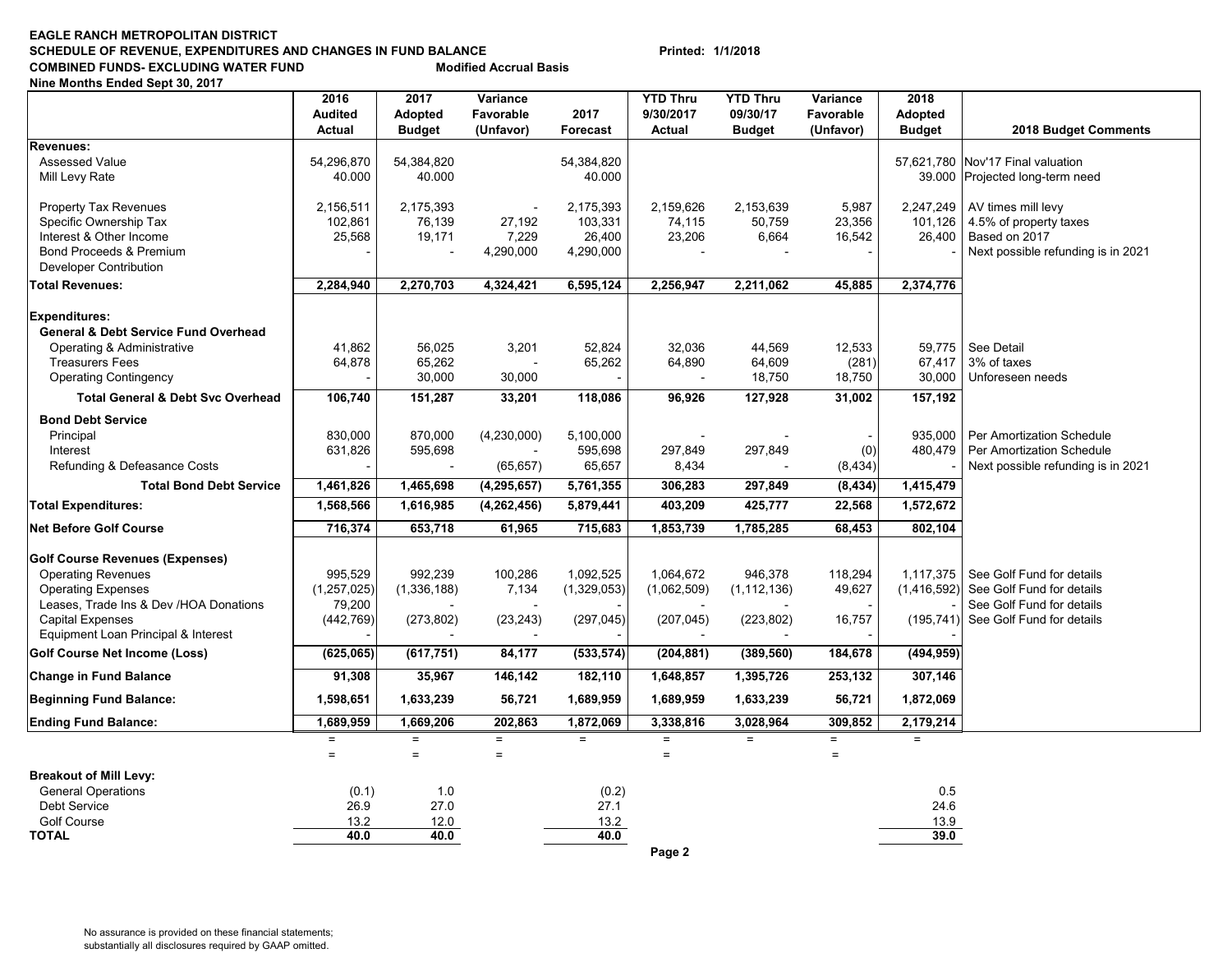#### **EAGLE RANCH METROPOLITAN DISTRICTSCHEDULE OF REVENUE, EXPENDITURES AND CHANGES IN FUND BALANCE Printed: 1/1/2018 GENERAL FUND Modified Accrual Basis**

**Nine Months Ended Sept 30, 2017**

|                                               | 2016           | 2017          | Variance                 |               | <b>YTD Thru</b> | <b>YTD Thru</b> | Variance  | 2018           |                                             |
|-----------------------------------------------|----------------|---------------|--------------------------|---------------|-----------------|-----------------|-----------|----------------|---------------------------------------------|
|                                               | <b>Audited</b> | Adopted       | Favorable                | 2017          | 09/30/17        | 09/30/17        | Favorable | <b>Adopted</b> |                                             |
|                                               | <b>Actual</b>  | <b>Budget</b> | (Unfavor)                | Forecast      | <b>Actual</b>   | <b>Budget</b>   | (Unfavor) | <b>Budget</b>  | 2018 Budget Comments                        |
| Revenues:                                     |                |               |                          |               |                 |                 |           |                |                                             |
| <b>Assessed Value</b>                         | 54,296,870     | 54,384,820    |                          | 54,384,820    |                 |                 |           |                | 57,621,780 Nov'17 Final valuation           |
| Mill Levy Rate                                | 25.000         | 25.000        |                          | 25.000        |                 |                 |           |                | 25.000 Maximum Operations Mill Levy         |
|                                               |                |               |                          |               |                 |                 |           |                |                                             |
| <b>Property Tax Revenues</b>                  | 1,347,819      | 1,359,620.50  |                          | 1,359,621     | 1,349,766       | 1,346,024       | 3,742     |                | 1,440,544.50 AV times mill levy             |
| Specific Ownership Tax                        | 64,288         | 47,587        | 16,995                   | 64,582        | 46,322          | 31,724          | 14,597    |                | 64,825 4.5% of property taxes               |
| Interest & Other Income                       | 23,451         | 17,771        | 7,229                    | 25,000        | 21,945          | 6,664           | 15,281    |                | 25,000 UMB CDs 1.1-2.35%; ColoTrust 1.24%   |
| <b>Total Revenues:</b>                        | 1,435,559      | 1,424,979     | 24,224                   | 1,449,202     | 1,418,033       | 1,384,413       | 33,620    | 1,530,369      |                                             |
| <b>Expenditures:</b>                          |                |               |                          |               |                 |                 |           |                |                                             |
| Accounting                                    | 25,704         | 35,300        |                          | 35,300        | 18,221          | 26,200          | 7,979     |                | 37.100 Based on 2017 forecast               |
| Audit                                         | 8,950          | 8,950         | $\overline{\phantom{a}}$ | 8,950         | 8,950           | 8,950           |           |                | 8,950 Based on 2018 engagement letter       |
| <b>Bank Charges</b>                           | 50             | 25            |                          | 25            | -1              | 19              | 18        |                | 25 Based on 2017 forecast                   |
| Election                                      | 526            |               |                          |               |                 |                 |           |                | 2,000 Only in even years, assume canceled   |
| Office Overhead                               | 524            | 1,000         |                          | 1,000         | 578             | 750             | 172       |                | 1,000 Based on 2017 forecast                |
| Dues and Subscriptions                        | 1,178          | 1,200         | 805                      | 395           | 395             | 1,200           | 805       |                | 1.250 Corrected in 2018                     |
| Insurance                                     | 3,400          | 3,700         | 396                      | 3,304         | 3,304           | 3,700           | 396       |                | 3,600 Based on 2017 forecast plus 10%       |
| <b>Legal Fees</b>                             | 681            | 5,000         | 2,000                    | 3,000         | 587             | 3,750           | 3,163     |                | 5,000 Normal plus unforeseen needs          |
| <b>Treasurers Fees</b>                        | 40,549         | 40,789        |                          | 40,789        | 40,556          | 40,381          | (175)     |                | 43,216 3% of Property Taxes                 |
| Other                                         |                |               |                          |               |                 |                 |           |                |                                             |
| Contingency                                   |                | 25,000        | 25,000                   |               |                 | 18,750          | 18,750    |                | 25,000 Unforeseen needs/ avoid budget amend |
| <b>Total Expenditures:</b>                    | 81,561         | 120,964       | 28,201                   | 92,763        | 72,592          | 103,699         | 31,107    | 127,141        |                                             |
| <b>Net Revenues Over (Under) Expenditures</b> | 1,353,998      | 1,304,015     | 52,425                   | 1,356,440     | 1,345,441       | 1,280,714       | 64,727    | 1,403,228      |                                             |
|                                               |                |               |                          |               |                 |                 |           |                |                                             |
| <b>Other Sources and (Uses)</b>               |                |               |                          |               |                 |                 |           |                |                                             |
| Transfer to Debt Service Fund                 | (637,000)      | (651,000)     | 10,000                   | (641,000)     |                 |                 |           |                | (602,000) To cover debt service shortfall   |
| Transfer to Golf Fund                         | (626,000)      | (618,000)     | 84,000                   | (534,000)     | (199, 296)      | (200,000)       | 704       |                | (495,000) To balance golf budget            |
| <b>Total Other Sources (Uses)</b>             | (1, 263, 000)  | (1, 269, 000) | 94,000                   | (1, 175, 000) | (199, 296)      | (200,000)       | 704       | (1,097,000)    |                                             |
| <b>Change in Fund Balance</b>                 | 90,998         | 35,015        | 146,425                  | 181,440       | 1,146,145       | 1,080,714       | 65,431    | 306,228        |                                             |
| <b>Beginning Fund Balance:</b>                | 1,394,271      | 1,429,178     | 56,090                   | 1,485,268     | 1,485,268       | 1,429,178       | 56,090    | 1,666,708      |                                             |
|                                               |                |               |                          |               |                 |                 |           |                |                                             |
| <b>Ending Fund Balance:</b>                   | 1,485,268      | 1,464,193     | 202,515                  | 1,666,708     | 2,631,413       | 2,509,892       | 121,521   | 1,972,936      |                                             |
|                                               | $\equiv$       | $=$           | $=$                      |               | $\equiv$        | $=$             | $=$       | $=$            |                                             |
|                                               |                |               |                          |               | Page 3          |                 |           |                |                                             |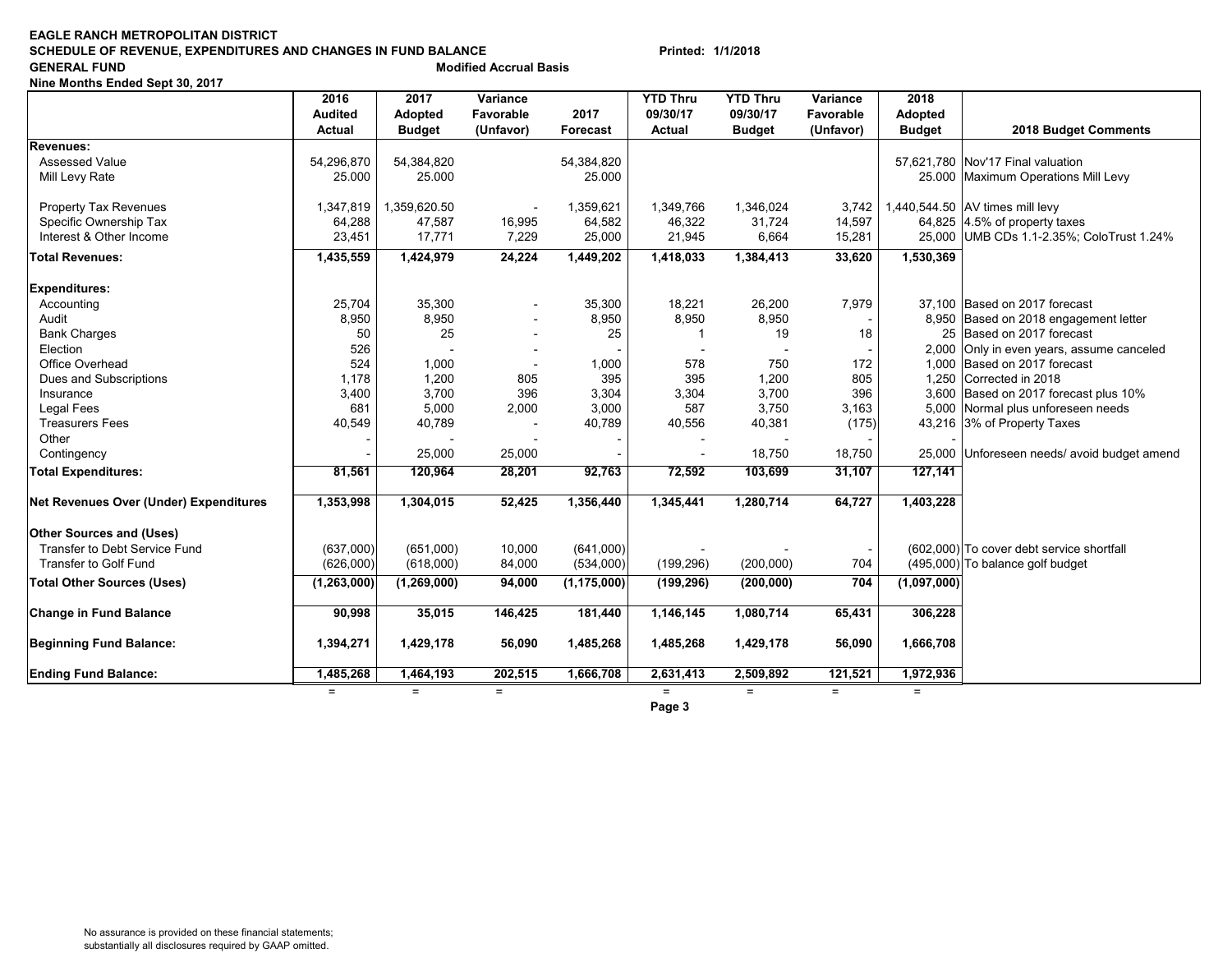#### **EAGLE RANCH METROPOLITAN DISTRICTSCHEDULE OF REVENUE, EXPENDITURES AND CHANGES IN FUND BALANCE Printed: 1/1/2018 DEBT SERVICE FUND**<br> **DEBT SERVICE FUND**

**Nine Months Ended Sept 30, 2017**

|                                                     | 2016           | 2017                     | Variance      |             | <b>YTD Thru</b>          | <b>YTD Thru</b> | Variance  | 2018           |                                          |
|-----------------------------------------------------|----------------|--------------------------|---------------|-------------|--------------------------|-----------------|-----------|----------------|------------------------------------------|
|                                                     | <b>Audited</b> | Adopted                  | Favorable     | 2017        | 9/30/2017                | 09/30/17        | Favorable | <b>Adopted</b> |                                          |
|                                                     | <b>Actual</b>  | <b>Budget</b>            | (Unfavor)     | Forecast    | Actual                   | <b>Budget</b>   | (Unfavor) | <b>Budget</b>  | 2018 Budget Comments                     |
| Revenues:                                           |                |                          |               |             |                          |                 |           |                |                                          |
| <b>Assessed Value</b>                               | 54,296,870     | 54,384,820               |               | 54,384,820  |                          |                 |           |                | 57,621,780 Nov'17 Final valuation        |
| Mill Levy Rate                                      | 15.000         | 15.000                   |               | 15.000      |                          |                 |           |                | 14.000 Amt Required to fund debt service |
| Property Tax Revenue                                | 808,691        | 815,772.30               |               | 815,772     | 809,860                  | 807,615         | 2,245     |                | 806,705 AV times mill levy               |
| Specific Ownership Tax                              | 38,573         | 28,552                   | 10,197        | 38,749      | 27,793                   | 19,035          | 8,758     |                | 36,302 $ 4.5\%$ of property taxes        |
| Interest Income                                     | 2,117          | 1,400                    |               | 1,400       | 1,261                    |                 | 1,261     |                | 1,400 Delinguent taxes                   |
| <b>Total Revenues:</b>                              | 849,381        | 845,724                  | 10,197        | 855,921     | 838,914                  | 826,649         | 12,265    | 844,407        |                                          |
| <b>Expenditures:</b>                                |                |                          |               |             |                          |                 |           |                |                                          |
| <b>Treasurer's Fees</b>                             | 24,329         | 24,473                   |               | 24,473      | 24,334                   | 24,228          | (105)     |                | 24,201 3% of Property Tax Revenue        |
| Paying Agent Fees                                   | 850            | 850                      |               | 850         |                          |                 |           |                | 850 Based on 2016 forecast               |
| 2007 Bonds-Interest                                 | 221,225        | 196,725                  |               | 196,725     | 98,363                   | 98,363          | (0)       |                | Paid off in 2017                         |
| 2007 Bonds-Principal                                | 490,000        | 515,000                  | (4,230,000)   | 4,745,000   |                          |                 |           |                | Paid off in 2017                         |
| 2011 Bonds- Interest                                | 204,375        | 204,375                  |               | 204,375     | 102,188                  | 102,188         |           |                | 204,375 Per Amortization Schedule        |
| 2011 Bonds- Principal                               |                |                          |               |             |                          |                 |           |                | Per Amortization Schedule                |
| 2013 Bonds- Interest                                | 206,226        | 194,598                  |               | 194,598     | 97,299                   | 97,299          |           |                | 182,457 Per Amortization Schedule        |
| 2013 Bonds- Principal                               | 340,000        | 355,000                  |               | 355,000     |                          |                 |           |                | 365,000 Per Amortization Schedule        |
| 2017 Bonds- Interest                                |                |                          |               |             |                          |                 |           |                | 93.647 Per Amortization Schedule         |
| 2017 Bonds- Principal                               |                |                          |               |             |                          |                 |           |                | 570,000 Per Amortization Schedule        |
| Other/Contingency                                   |                | 5,000                    | 5,000         |             |                          |                 |           |                | 5,000 To avoid budget amendment          |
| Prior Bond Principal & Interest                     |                |                          |               |             | $\overline{\phantom{a}}$ |                 |           |                |                                          |
| <b>Total Expenditures:</b>                          | 1,487,005      | 1,496,021                | (4, 225, 000) | 5,721,021   | 322,183                  | 322,077         | (105)     | 1,445,530      |                                          |
| <b>Net Revenues Over (Under) Expenditures</b>       | (637, 624)     | (650, 297)               | (4, 214, 803) | (4,865,100) | 516,731                  | 504,572         | 12,159    | (601, 124)     |                                          |
| <b>Other Sources and (Uses):</b>                    |                |                          |               |             |                          |                 |           |                |                                          |
| <b>Transfer From General Fund</b>                   | 637,000        | 651,000                  | (10,000)      | 641,000     |                          |                 |           |                | 602,000 Amt required to cover shortfall  |
| <b>Transfer to Golf Fund</b>                        |                |                          |               |             |                          |                 |           |                |                                          |
| <b>Developer Contribution</b>                       |                |                          |               |             |                          |                 |           |                |                                          |
| <b>Bond Proceeds</b>                                |                |                          | 4,290,000     | 4,290,000   |                          |                 |           |                | No bonds callable                        |
| Reissuance Premium                                  |                |                          |               |             |                          |                 |           |                | No bonds callable                        |
| <b>Bond Cost of Issuance</b>                        |                |                          | (65, 657)     | (65, 657)   | (8, 434)                 |                 | (8, 434)  |                | No bonds callable                        |
| <b>Bond Redemption/Defeasance</b>                   |                |                          |               |             |                          |                 |           |                | No bonds callable                        |
| Bond Proceeds & Issuance Costs                      |                | $\overline{\phantom{a}}$ | 4,224,343     | 4,224,343   | (8, 434)                 | $\sim$          | (8, 434)  |                |                                          |
| <b>Total Other Sources (Uses)</b>                   | 637,000        | 651,000                  | 4,214,343     | 4,865,343   | (8, 434)                 |                 | (8, 434)  | 602,000        |                                          |
| <b>Excess (Deficit) Revenues over Expenditures:</b> | (624.25)       | 703                      | (460)         | 244         | 508,298                  | 504,572         | 3,726     | 876            |                                          |
| <b>Beginning Fund Balance:</b>                      | 101,731        | 101,017                  | 90            | 101,107     | 101,107                  | 101,017         | 90        | 101,351        |                                          |
| <b>Ending Fund Balance</b>                          | 101,107        | 101,720                  | (369)         | 101,351     | 609,405                  | 605,589         | 3,816     | 102,227        |                                          |
|                                                     | $=$            | $=$                      | $=$           |             | $=$                      | $=$             | $=$       | $=$            |                                          |
|                                                     |                |                          |               |             |                          |                 |           |                |                                          |

**Page 4**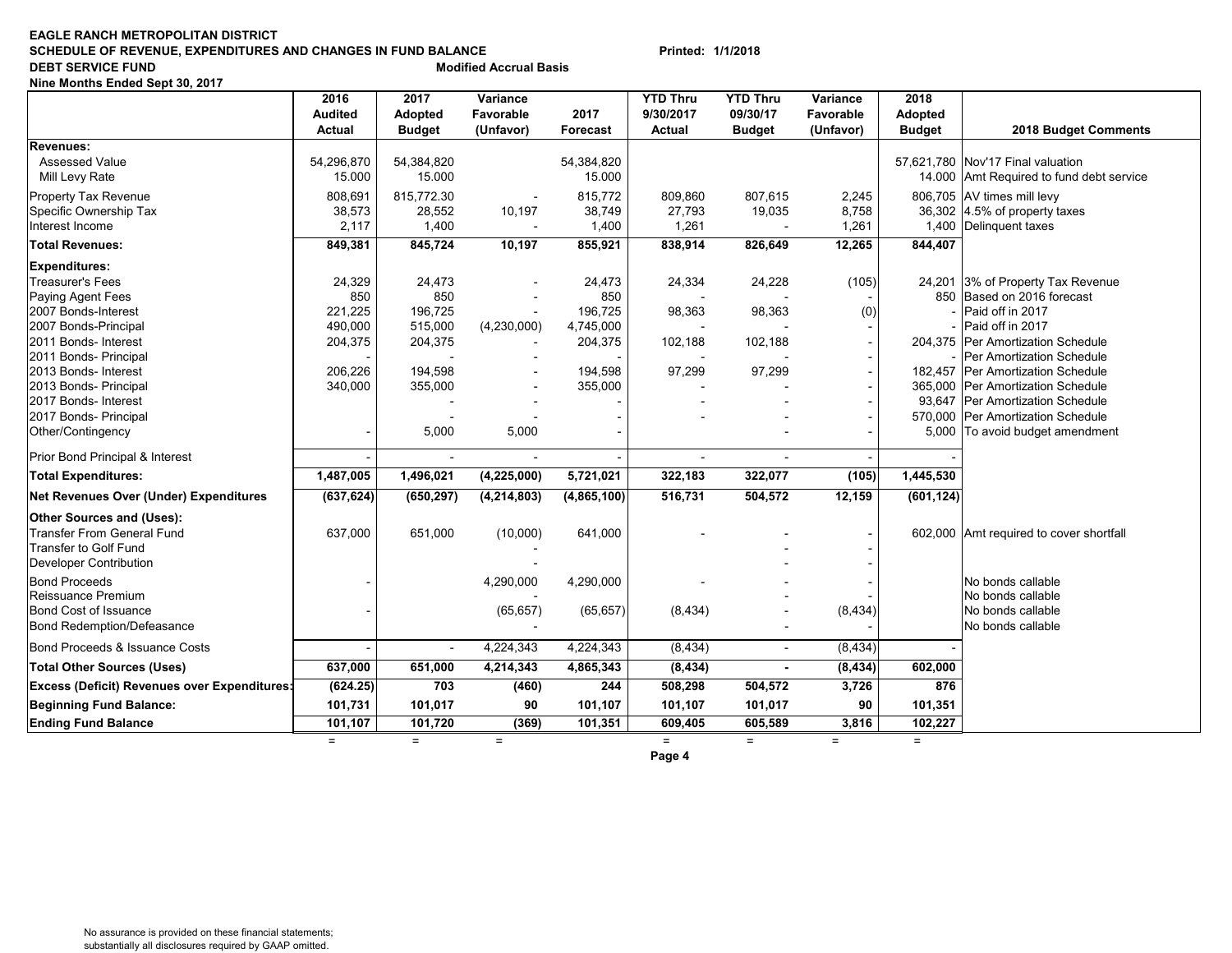#### **EAGLE RANCH METROPOLITAN DISTRICTSCHEDULE OF REVENUE, EXPENDITURES AND CHANGES IN FUND BALANCE Printed: 1/1/2018 WATER SPECIAL REVENUE FUND Modified Accrual Basis**

**Nine Months Ended Sept 30, 2017**

|                                        | 2016<br><b>Audited</b><br>Actual | 2017<br>Adopted<br><b>Budget</b> | Variance<br>Favorable<br>(Unfavor) | 2017<br>Forecast | <b>YTD Thru</b><br>9/30/2017<br>Actual | <b>YTD Thru</b><br>09/30/17<br><b>Budget</b> | Variance<br>Favorable<br>(Unfavor) | 2018<br>Adopted<br><b>Budget</b> | 2018 Budget Comments                        |
|----------------------------------------|----------------------------------|----------------------------------|------------------------------------|------------------|----------------------------------------|----------------------------------------------|------------------------------------|----------------------------------|---------------------------------------------|
| <b>Revenues:</b>                       |                                  |                                  |                                    |                  |                                        |                                              |                                    |                                  |                                             |
| <b>Water Tap Fees:</b>                 |                                  |                                  |                                    |                  |                                        |                                              |                                    |                                  |                                             |
| Tap fees                               | 22,500                           | 100,000                          | (76,000)                           | 24,000           | 24,000                                 | 75,000                                       | (51,000)                           |                                  | 100,000 Budgeted high to avoid amendment    |
| Interest income                        |                                  |                                  |                                    |                  |                                        |                                              |                                    |                                  |                                             |
| Developer Contribution                 |                                  |                                  |                                    |                  |                                        |                                              |                                    |                                  |                                             |
| Total Revenue:                         | 22,500                           | 100,000                          | (76,000)                           | 24,000           | 24,000                                 | 75,000                                       | (51,000)                           | 100,000                          |                                             |
| <b>Expenditures:</b>                   |                                  |                                  |                                    |                  |                                        |                                              |                                    |                                  |                                             |
| Town & Developer Repayments            | 22,500                           | 100,000                          | 76,000                             | 24,000           | 24,000                                 | 75,000                                       | 51,000                             |                                  | 100,000 All paid out, no impact to District |
| <b>Bank charges</b>                    |                                  |                                  |                                    |                  |                                        |                                              |                                    |                                  |                                             |
| <b>Total Expenditures</b>              | 22,500                           | 100,000                          | 76,000                             | 24,000           | 24,000                                 | 75,000                                       | 51,000                             | 100,000                          |                                             |
| <b>Revenues and Other Sources Over</b> |                                  |                                  |                                    |                  |                                        |                                              |                                    |                                  |                                             |
| <b>Expenditures</b>                    |                                  |                                  | ٠                                  |                  |                                        |                                              |                                    |                                  |                                             |
| <b>Beginning Fund Balance:</b>         | 28                               | 28                               | (0)                                | 28               | 28                                     | 28                                           | (0)                                | 28                               |                                             |
| <b>Ending Fund Balance:</b>            | 28                               | 28                               | (0)                                | 28               | 28                                     | 28                                           | (0)                                | 28                               |                                             |
|                                        |                                  | $=$                              | $=$                                | Ξ                | $=$                                    |                                              | $=$                                |                                  |                                             |

**Page 5**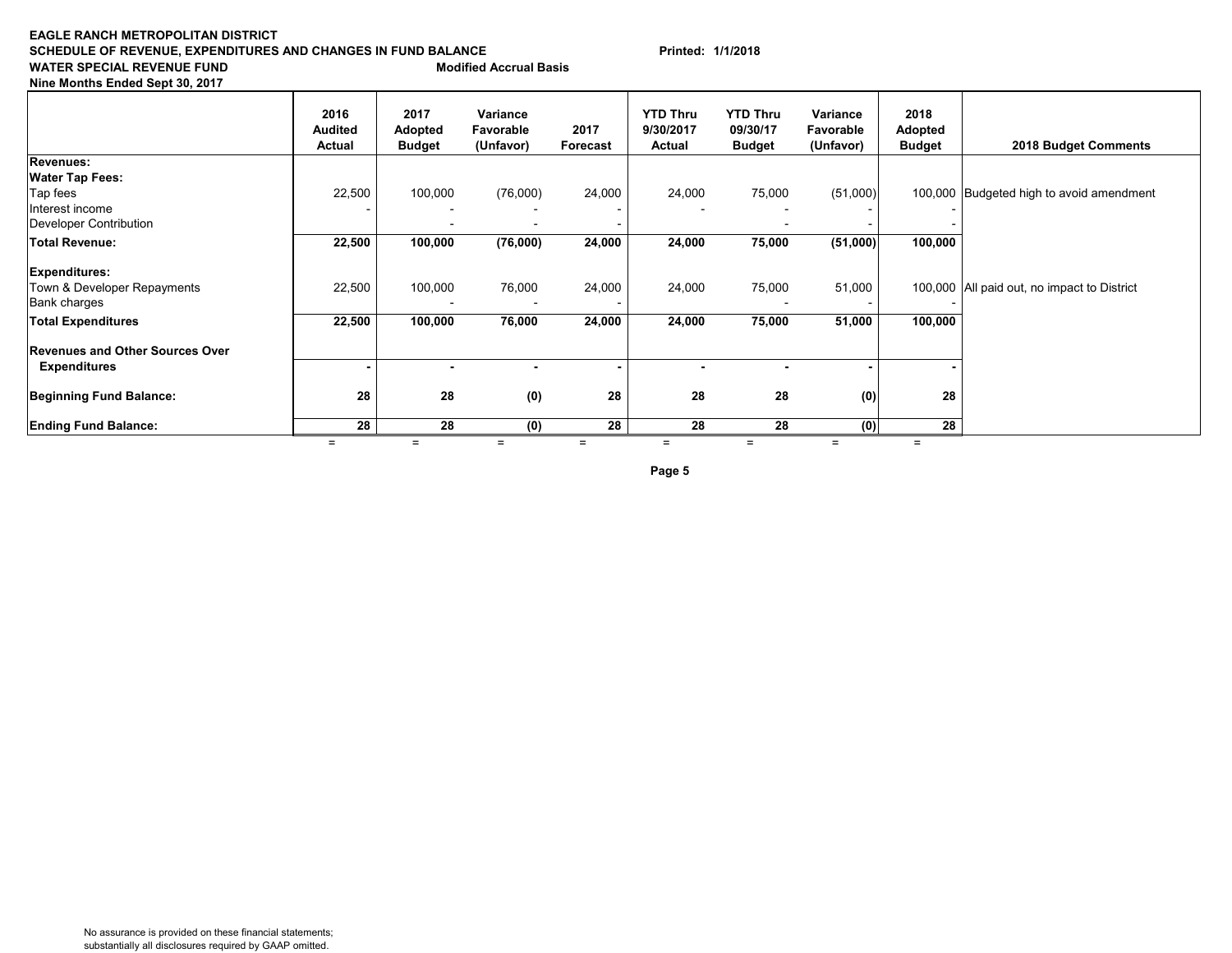#### **EAGLE RANCH METROPOLITAN DISTRICTSCHEDULE OF REVENUE, EXPENDITURES AND CHANGES IN FUND BALANCE Printed: 1/1/2018 GOLF FUND COLF ACCRUATE ACCRUATE ACCRUATE ACCRUATE ACCRUATE ACCRUATE ACCRUATE ACCRUATE ACCRUATE ACCRUATE ACCRUATE ACCRUATE ACCRUATE ACCRUATE ACCRUATE ACCRUATE ACCRUATE ACCRUATE ACCRUATE ACCRUATE ACCRUATE ACCRUATE ACCRUA**

**Nine Months Ended Sept 30, 2017**

|                                                | 2016<br><b>Audited</b><br><b>Actual</b> | 2017<br>Adopted<br><b>Budget</b> | Variance<br>Favorable<br>(Unfavor) | 2017<br>Forecast | <b>YTD Thru</b><br>9/30/2017<br><b>Actual</b> | <b>YTD Thru</b><br>09/30/17<br><b>Budget</b> | Variance<br>Favorable<br>(Unfavor) | 2018<br><b>Adopted</b><br><b>Budget</b> | 2018 Budget Comments                              |
|------------------------------------------------|-----------------------------------------|----------------------------------|------------------------------------|------------------|-----------------------------------------------|----------------------------------------------|------------------------------------|-----------------------------------------|---------------------------------------------------|
| <b>Operating Revenues:</b>                     |                                         |                                  |                                    |                  |                                               |                                              |                                    |                                         |                                                   |
| Green Fees - Page 7                            | 623,566                                 | 618,711                          | 73,289                             | 692,000          | 675,985                                       | 592,028                                      | 83,957                             |                                         | 705,840 2% increase over 2017 forecast            |
| Other Golf Revenue - Page 7                    | 254,547                                 | 258,946                          | 20,204                             | 279,150          | 266,319                                       | 241,151                                      | 25,167                             |                                         | 284,580 2% increase over 2017 forecast            |
| Golf Shop Merchandise - Page 10                | 117,985                                 | 117,560                          | 4,940                              | 122,500          | 101,681                                       | 99,137                                       | 2,543                              |                                         | 124,700 2% increase over 2017 forecast            |
| Food & Beverage Revenue - Page 13              | 146,406                                 | 140,843                          | 6,918                              | 147,761          | 135,561                                       | 138,193                                      | (2,632)                            |                                         | 155,890 2% increase over 2017 forecast            |
| Other Income - Page 18                         | (1,634)                                 | 550                              | (8)                                | 542              | 879                                           | 413                                          | 467                                |                                         | 550 Consistent with prior year budget             |
| <b>Gross Operating Revenues:</b>               | 1,140,870                               | 1,136,610                        | 105,343                            | 1,241,953        | 1,180,425                                     | 1,070,922                                    | 109,503                            | 1,271,560                               |                                                   |
| <b>Cost of Sales:</b>                          |                                         |                                  |                                    |                  |                                               |                                              |                                    |                                         |                                                   |
| Golf Shop Merchandise - Page 10                | 88,975                                  | 85,916                           | (3, 444)                           | 89,360           | 65,733                                        | 67,037                                       | 1,304                              |                                         | 89,934 Using historical COGS percentages          |
| Food & Beverage - Page 13                      | 56,366                                  | 58,455                           | (1,613)                            | 60,068           | 50,020                                        | 57,508                                       | 7,487                              |                                         | 64,252 Using historical COGS percentages          |
| <b>Total Cost of Sales</b>                     | 145,341                                 | 144,371                          | (5,057)                            | 149,428          | 115,753                                       | 124,544                                      | 8,792                              | 154,186                                 |                                                   |
| <b>Net Revenues:</b>                           | 995,529                                 | 992,239                          | 100,286                            | 1,092,525        | 1,064,672                                     | 946,378                                      | 118,294                            | 1,117,375                               |                                                   |
| <b>Operating Expenses:</b>                     |                                         |                                  |                                    |                  |                                               |                                              |                                    |                                         |                                                   |
| Golf Department - Page 9                       | 246,852                                 | 271,436                          | (5,293)                            | 276,729          | 232,771                                       | 234,645                                      | 1,874                              |                                         | 299,587 Mostly based on 2017 forecasts            |
| Golf Shop Merchandise - Page 10                | 11,504                                  | 11,167                           | 137                                | 11,029           | 8,906                                         | 10,641                                       | 1,735                              |                                         | 10,358 Mostly based on 2017 forecasts             |
| Golf Course Maintenance - Page 12              | 574.974                                 | 609.100                          | 11,506                             | 597,595          | 455.118                                       | 491.040                                      | 35.922                             |                                         | 630,229 Mostly based on 2017 forecasts            |
| Food & Beverage - Page 14                      | 69.112                                  | 76,951                           | 5,287                              | 71.664           | 63.382                                        | 69.100                                       | 5.718                              |                                         | 96,355 Add Cook position                          |
| General & Administrative - Page15              | 263,435                                 | 265.454                          | (4,668)                            | 270,121          | 209,809                                       | 215,296                                      | 5.487                              |                                         | 283,264 Mostly based on 2017 forecasts            |
| Marketing - Page 16                            | 33,108                                  | 40,150                           | (865)                              | 41,015           | 42,275                                        | 40,150                                       | (2, 125)                           |                                         | 40,150 Mostly based on 2017 forecasts             |
| Clubhouse - Page 17                            | 58,040                                  | 61,930                           | 1,030                              | 60,900           | 50,248                                        | 51,265                                       | 1,017                              |                                         | 56,650 Mostly based on 2017 forecasts             |
| <b>Total Operating Expenses:</b>               | 1,257,025                               | 1,336,188                        | 7,134                              | 1,329,053        | 1,062,509                                     | 1,112,136                                    | 49,627                             | 1,416,592                               |                                                   |
| <b>Net Golf Course Operating Income (Loss)</b> | (261, 496)                              | (343, 949)                       | 107,420                            | (236, 529)       | 2,164                                         | (165, 758)                                   | 167,922                            | (299, 218)                              |                                                   |
| <b>Other Sources (Uses)</b>                    |                                         |                                  |                                    |                  |                                               |                                              |                                    |                                         |                                                   |
| Capital Expenditures - Page 18                 | (442, 769)                              | (273, 802)                       | (33, 852)                          | (297, 045)       | (207, 045)                                    | (223, 802)                                   | 16,757                             |                                         | (195,741) Cart batteries, building repairs, other |
| Lease Proceeds - Page 18                       |                                         |                                  |                                    |                  |                                               |                                              |                                    |                                         |                                                   |
| Sale/Trade In Of Fixed Assets - Page 18        | 79,200                                  |                                  |                                    |                  |                                               |                                              |                                    |                                         |                                                   |
| Debt Service Expense - Page 18                 |                                         |                                  |                                    |                  |                                               |                                              |                                    |                                         |                                                   |
| Income (Loss) Before DS, Dev Cont, & Trfr      | (625,065)                               | (617, 751)                       | 73,568                             | (533, 574)       | (204, 881)                                    | (389, 560)                                   | 184,678                            | (494, 959)                              |                                                   |
| Transfer From General Fund - Page 18           | 626,000                                 | 618,000                          | (84,000)                           | 534,000          | 199,296                                       | 200,000                                      | (704)                              |                                         | 495,000 To cover shortfall.                       |
| Transfer From Debt Svc Fund - Page 18          |                                         |                                  |                                    |                  |                                               |                                              |                                    |                                         |                                                   |
| Developer & HOA Contributions - Page 18        |                                         | $\overline{\phantom{a}}$         |                                    |                  | $\overline{a}$                                |                                              |                                    |                                         |                                                   |
| <b>Total Transfers &amp; Dev Contributions</b> | 626,000                                 | 618,000                          | (84,000)                           | 534,000          | 199,296                                       | 200,000                                      | (704)                              | 495,000                                 |                                                   |
| Increase (Decrease) In Fund Balance            | 935                                     | 249                              | (10, 432)                          | 426              | (5, 585)                                      | (189, 560)                                   | 183,974                            | 41                                      |                                                   |
| <b>Beginning Fund Balance</b>                  | 102,649                                 | 103,043                          | 540                                | 103,584          | 103,584                                       | 103,043                                      | 540                                | 104,010                                 |                                                   |
| <b>Ending Fund Balance</b>                     | 103,584                                 | 103,293                          | 717                                | 104,010          | 97.998                                        | (86, 516)                                    | 184,515                            | 104,051                                 |                                                   |
|                                                | $=$                                     | $=$                              | $=$                                |                  | $=$<br>Page 6                                 | $=$                                          |                                    | $=$                                     |                                                   |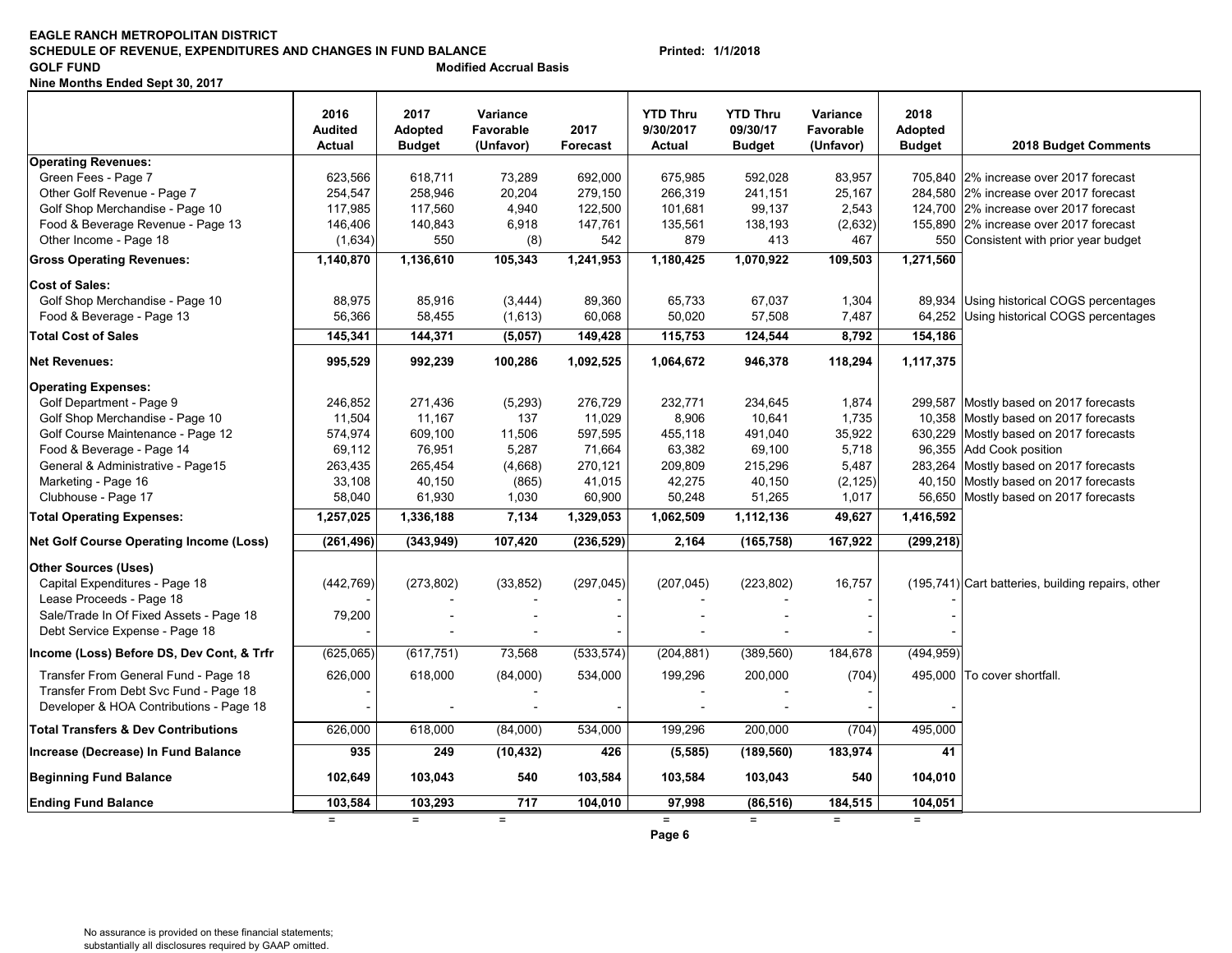#### **CERTIFICATION OF TAX LEVIES for NON-SCHOOL Governments**

| <b>TO:</b> County Commissioners <sup>1</sup> of<br>Eagle County                                                                         |                                                                                                             |                     | , Colorado.                               |
|-----------------------------------------------------------------------------------------------------------------------------------------|-------------------------------------------------------------------------------------------------------------|---------------------|-------------------------------------------|
| <b>On</b> behalf of the Eagle Ranch Metropolitan District                                                                               |                                                                                                             |                     |                                           |
|                                                                                                                                         | $(taxing entity)^{A}$                                                                                       |                     |                                           |
| the Board of Directors                                                                                                                  |                                                                                                             |                     |                                           |
|                                                                                                                                         | $(governing body)^B$                                                                                        |                     |                                           |
| of the Eagle Ranch Metropolitan District                                                                                                | $\left($ local government $\right)^{C}$                                                                     |                     |                                           |
| Hereby officially certifies the following mills to                                                                                      |                                                                                                             |                     |                                           |
| be levied against the taxing entity's GROSS                                                                                             | \$57,621,780                                                                                                |                     |                                           |
| assessed valuation of:                                                                                                                  | (Gross <sup>D</sup> assessed valuation, Line 2 of the Certification of Valuation From DLG $57^{\text{E}}$ ) |                     |                                           |
| Note: If the assessor certified a NET assessed valuation                                                                                |                                                                                                             |                     |                                           |
| (AV) different than the GROSS AV due to a Tax Increment                                                                                 |                                                                                                             |                     |                                           |
| Financing (TIF) Area <sup>F</sup> the tax levies must be calculated using<br>the NET AV. The taxing entity's total property tax revenue | \$57,621,780<br>(NET <sup>G</sup> assessed valuation, Line 4 of the Certification of Valuation Form DLG 57) |                     |                                           |
| will be derived from the mill levy multiplied against the NET                                                                           | USE VALUE FROM FINAL CERTIFICATION OF VALUATION PROVIDED BY                                                 |                     |                                           |
| assessed valuation of:                                                                                                                  | <b>ASSESSOR NO LATER THAN DECEMBER 10</b>                                                                   |                     |                                           |
| Submitted:<br>12/8/2017                                                                                                                 | for budget/fiscal year                                                                                      | 2018                |                                           |
| (not later than Dec 15)<br>(mm/dd/yyyy)                                                                                                 |                                                                                                             | (yyyy)              |                                           |
| PURPOSE (see end notes for definitions and examples)                                                                                    | $LEVY^2$                                                                                                    |                     | REVENUE <sup>2</sup>                      |
| General Operating Expenses <sup>H</sup>                                                                                                 | 25.000                                                                                                      | mills               | 1,440,544.50<br>\$                        |
| <minus> Temporary General Property Tax Credit/<br/><math>\overline{2}</math>.</minus>                                                   |                                                                                                             |                     |                                           |
| Temporary Mill Levy Rate Reduction                                                                                                      | (0.000)                                                                                                     | mills               | \$                                        |
| <b>SUBTOTAL FOR GENERAL OPERATING:</b>                                                                                                  | 25.000                                                                                                      | mills               | $\boldsymbol{\mathsf{S}}$<br>1,440,544.50 |
| General Obligation Bonds and Interest <sup>J</sup>                                                                                      | 14.000                                                                                                      | mills               | \$<br>806,704.92                          |
| Contractual Obligations <sup>K</sup>                                                                                                    | 0.000                                                                                                       | mills               | \$                                        |
| 5. Capital ExpendituresL                                                                                                                | 0.000                                                                                                       | mills               | \$                                        |
| 6. Refunds/Abatements <sup>M</sup>                                                                                                      | 0.000                                                                                                       | mills               | \$                                        |
| 7. Other <sup>N</sup> (specify):                                                                                                        | 0.000                                                                                                       | mills               | \$                                        |
|                                                                                                                                         | 0.000                                                                                                       | mills               | \$                                        |
| Sum of General Operating                                                                                                                |                                                                                                             |                     |                                           |
| <b>TOTAL:</b><br>Subtotal and Lines 3 to 7                                                                                              | 39.000                                                                                                      | mills               | 2,247,249.42<br>$\mathbb{S}$              |
| Contact person:                                                                                                                         | Daytime                                                                                                     |                     |                                           |
| (print)<br>Eric Weaver                                                                                                                  | phone:                                                                                                      | $(970)$ 926-6060 x6 |                                           |
| Ei Wen<br>Signed:                                                                                                                       | Title:                                                                                                      | District Accountant |                                           |

*Include one copy of this tax entity's completed form when filing the local government's budget by January 31st, per 29-1-113 C.R.S. with the Division of Local Government (DLG), Room 521, 1313 Sherman Street, Denver, Colorado 80203. Questions? Call DLG (303) 864-7720.*

<sup>1</sup> If the *taxing entity's* boundaries include more than one county, you must certify the levies to each county. Use a separate form for each county and certify the same levies uniformly to each county per Article X, Section 3 of the Colorado Constitution.

<sup>2</sup> Levies must be rounded to three decimal places and revenue must be calculated from the total *NET assessed valuation* (Line 4 of Form DLG57 on the County Assessor's **FINAL** certification of valuation).